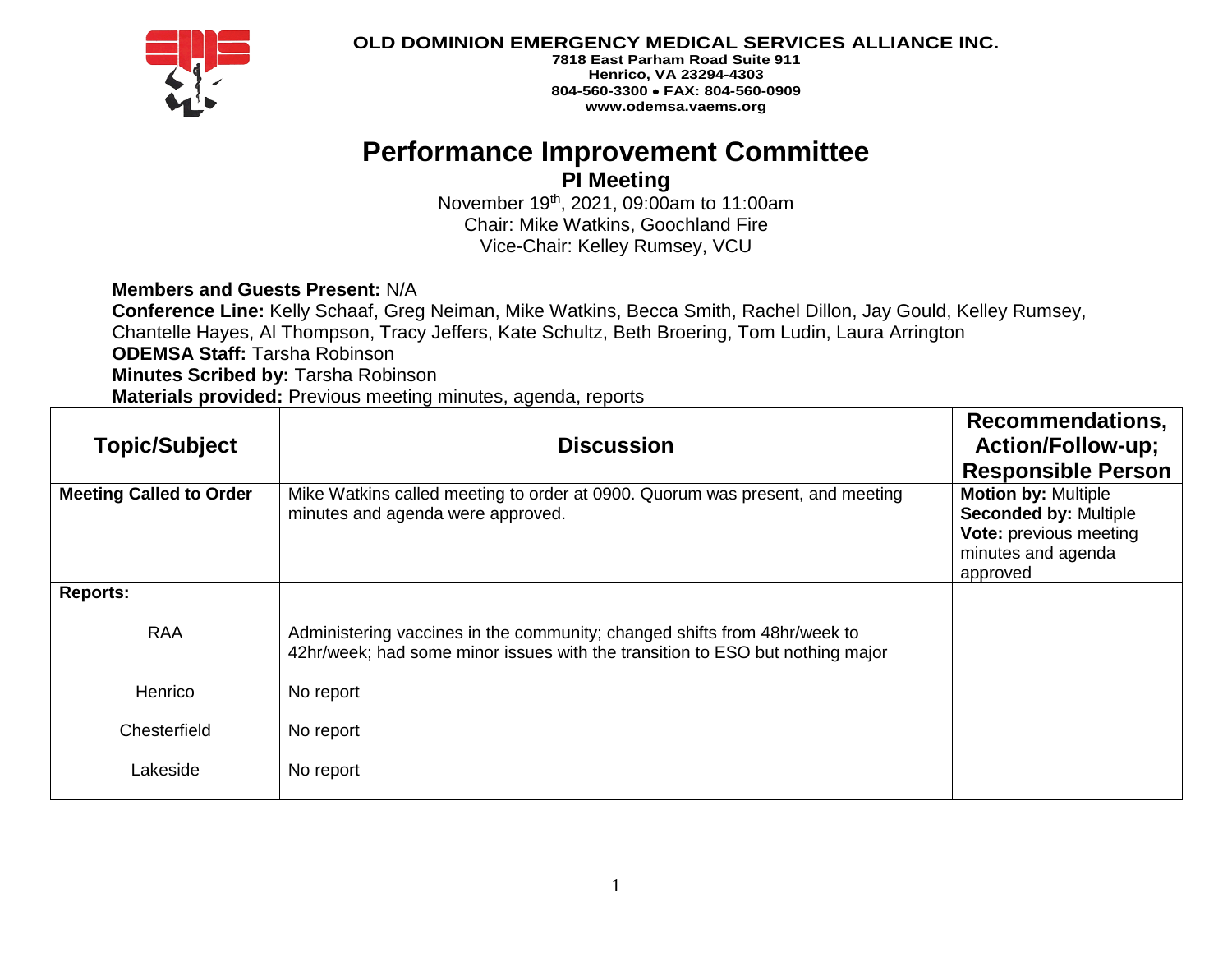

#### **OLD DOMINION EMERGENCY MEDICAL SERVICES ALLIANCE INC.**

**7818 East Parham Road Suite 911 Henrico, VA 23294-4303 804-560-3300** • **FAX: 804-560-0909 www.odemsa.vaems.org**

| <b>Bon Secours</b>       | No ED report; helicopter will be coming the second week of December, and are now<br>waiting on the pharmacy license; a drill is set for this week to test the secondary<br>landing zone                                                                                         |  |
|--------------------------|---------------------------------------------------------------------------------------------------------------------------------------------------------------------------------------------------------------------------------------------------------------------------------|--|
| VCU/CH <sub>OR</sub>     | Continued major construction, and will be removing the crane around the Children's<br>Tower                                                                                                                                                                                     |  |
| <b>HCA</b>               | Chippenham Burn Center is now active                                                                                                                                                                                                                                            |  |
| <b>ODEMSA</b>            | Congratulation to the ODEMSA EMS State Award winners; continued issues with not<br>being able to obtain data from ESO; Tarsha has been in contact with them to resolve,<br>and will give updates/have data as soon as possible; councils no longer have access<br>to ImageTrend |  |
| <b>Medical Direction</b> | Chippenham has been added to the trauma triage plan as a burn center                                                                                                                                                                                                            |  |